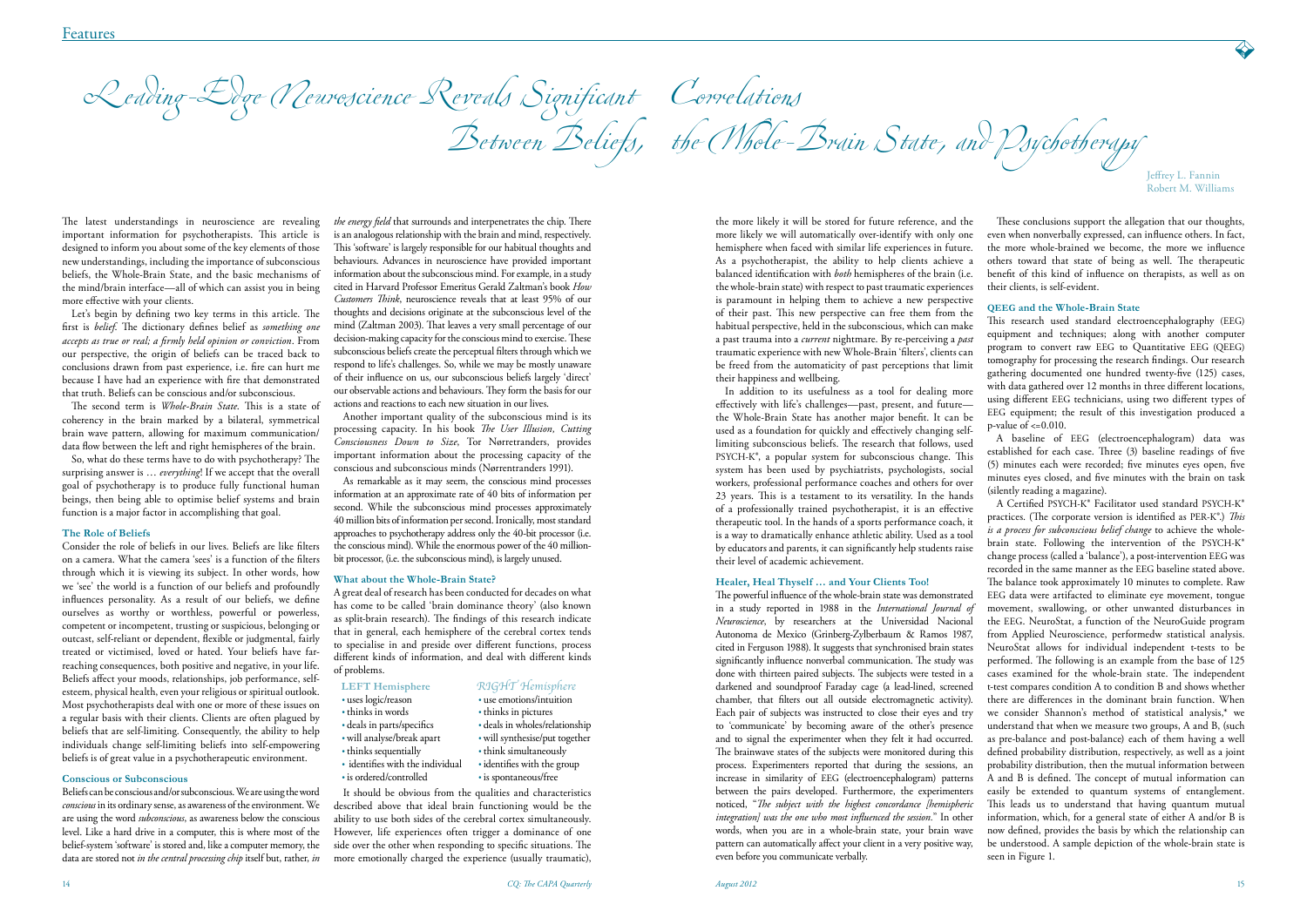

**Figure 2:** *Constructive Interference* **Figure 3:** *Destructive Interference*

Figure 1 is labelled as *FFT Coherence Independent T-Test*  (P-Value). To better understand the scientific significance of this report, understanding the significance of p-value will help to put this research into perspective.

In statistical significance testing, the **p-value** is the probability of obtaining a test statistic at least as extreme as the one that was actually observed. When the result falls at 0.05 or 0.01, it is said to be statistically significant. In the case of the Fannin-Williams research, a very high degree of statistical significance occurred: <=0.010. This indicates that the relationship between the two phenomena is highly significant and not a function of chance.

The colours on the independent t-test show phenomenon A (dominant brainwave pattern) BEFORE the PSYCH-K® *balance* is depicted in light blue, left side and phenomenon B (dominant brainwave pattern) AFTER the PSYCH-K® balance was facilitated is depicted in dark blue, right side. The *wholebrain state* is considered to be the combination of light blue, left side, condition A, dominance prior to the *balance* process; and condition B, right side, dominance after the balance process was facilitated.

Due to the space restriction of this article, it is not possible to provide a comprehensive treatment of this subject, or the numerous changes that a majority of subjects in this research experienced. However, the volume of data collected, and the unique properties it represents, afford us the opportunity to evaluate and continue to understand what the data mean, as well as providing intriguing hints about the nature of its potential. Singularly, the most significant information to come from this research, in 98% of the cases measured, presented very high statistically significant correlations, demonstrating the difference between baseline measures and the presence of the whole-brain state after the intervention occurred. As mentioned above, just

because the whole-brain state is present does not mean it is being continually activated so that the person can take full advantage of it in a given situation. Sometimes secondary gain issues come into play, as may other subconscious belief patterns that might need to be addressed in order to effectively activate and/or allow the person to use fully the whole-brain state.

The whole-brain state is better understood with some education regarding a few of its more unfamiliar components. Figure 1 uses the term *coherence*. This is an energy signature. In physics, *coherence* is a property of waves that enables stationary interference, a temporally and spatially constant to brainwave function. More generally, coherence describes all properties of the correlation between physical quantities of a wave. This is important in order to understand the physics of resonating wave patterns in the brain, its connection to the whole-brain state, and how it impacts our behaviour.

An additional component of the whole-brain state is identified as constructive and destructive interference patterns. If two waves are interacting with one another in such a way that they



**Figure 1:** *Following a PSYCH-K® balance, this person demonstrated a statistically significant shift in hemispheric coherence patterns, which were reflected behaviourally in increased access to emotional resources and integrated, 'whole-brain' behaviours and relationships.* 

*Constructive Interference* as seen in Figure 2, for example, would be like two sets of ripples moving across the surface of water toward each other, as seen in depiction A. Both wave A and B are moving toward each other with their ripples in-phase, in this case both waves are leading with their negative amplitude. Their cycle patterns are aligned. The waves merge together at the interface where two ripples meet. The consequences of this merger, the waves are drawn with one above the other as seen in middle depiction B. The common expression of, *being in rapport, or in sync, or on the same wavelength* with someone, is an example of how this concept is relevant to therapist/ client relationships.

combine to create a wave of greater amplitude than either one by itself, the result is called *constructive interference*. Constructive interference is said to occur when waves are 'in phase' with one another. However, if the waves interfere with each other in such a way as to diminish (or eliminate) their combined amplitude, a *destructive interference* pattern is created. In this case, the waves are said to be 'out of phase' with each other. Phase is important in brainwave patterns, just as it is in other principles of physics. That is to say, two waves are said to be coherent if they have a constant relative phase (see Figure 2, the peak of each wave is moving in the same direction at the same time). The degree of coherence is measured by the interference visibility, a measure of how perfectly the waves can cancel due to destructive interference (see Figure 3). Cancellation is virtual or local since a wave cannot have negative energy. From a neuroscience perspective, the basis for understanding why we experience particular emotions is centred in the relationship between the *anterior cingulate cortex* (ACC) and the *amygdala*. The amygdala, usually thought of as the fear detector, also detects all other emotions. It responds to fear because it processes emotions in order of their significance, so when fear is the most significant emotion in the brain, the amygdala will respond (Whalen et al. 2001). When fear is the most dominant emotion in your thinking, it taxes the subconscious mind, which does most of the fast processing of information.

*Destructive Interference*, as seen in Figure 3, for example, the ripples might be best understood when thought of as waves created when a pebble is dropped into water. Wave A in depiction B, is moving from left to right. Wave B in depiction B, moving right to left, represents the ripples from a second pebble dropped shortly after the first. Since the pebbles did not enter the water at the same time, the waves will not be aligned when they merge; they will be 'out of phase'. The physics of a destructive interference pattern has wave A leading with negative amplitude and wave B leading with positive amplitude. Where they meet, the waves mirror-image each other. As shown in depiction C, the amplitude values of each wave cancel the other out (Lipton 2005: 116).

> *(continued on Page 32)* The amygdala is connected to multiple brain regions. One of those regions is the frontal lobe, where many important decisions are processed. If the amygdala is activated, the activation affects various regions in the frontal lobe, particularly the *prefrontal cortex* (PFC), and thereafter affects decision-making, as well as emotional centres. We can recognise that we are vulnerable to fear and anxiety in such a way that it compromises our own abilities to attend to relevant content. The impact of this is that it consumes our *thinking resources.* We should also understand that the amygdala is the *emotional relevance detector* rather than just a fear detector. The amygdala-PFC connection is important because a part of it acts as short-term memory and another part as the 'accountant' in the brain, calculating risks and benefits of our thinking. Subconscious threats over-activate the amygdala

The significance of this principle of physics is fundamental to the coherence of the whole-brain state. Allowing brainwave energy to be more focused and effective at resolving problems and accessing information confers the ability to not only resonate properly to influence brain function but also to interact with subconscious beliefs.



### **Emotional Engagement and Subconscious Beliefs**



**Figure 5:** *Amygdala – Thought of as the fear detector*



**Figure 4:** *Anterior Cingulate Cortex (ACC). Front part of the Cingulate Gyrus*

For example, if a person who left a secure job to pursue her dreams, started to read statistics about the unlikelihood of success as an entrepreneur, the amygdala would likely have been stimulated, making her more anxious. As a result, her *subconscious fears* would be active even when she was thinking about other things. Scientific experiments found that when fearful facial expressions were shown so that people did not know they had seen them, the amygdala was still activated (Morris et al. 1999, Williams & Mattingley 2004, Whalen et al. 1998).



**Figure 6:** *Prefrontal Cortex (PFC)* **Figure 7:** *Amygdala*